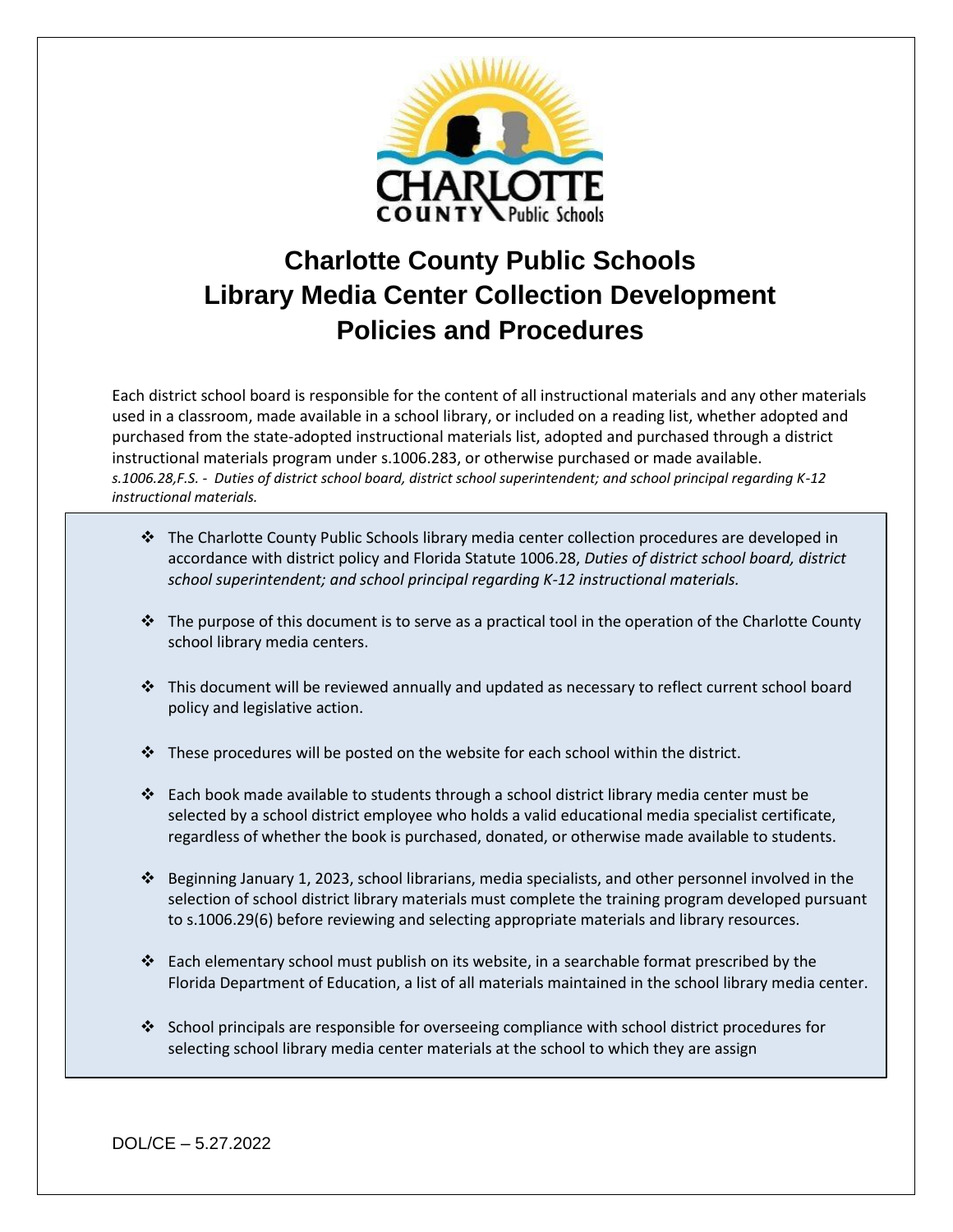### **Purpose:**

Florida Statute 1006.28 *Duties of district school board, district school superintendent; and school principal regarding K-12 instructional materials* states the following:

*Each district school board shall adopt procedures for developing library media center collections and post the procedures on the website for each school within the district.* 

#### *The procedures must:*

- A. Require that book selections meet the criteria in s.1006.40(3) (d).
- B. Require consultation of reputable, professionally recognized periodicals and school community stakeholders.
- C. Provide for library media center collections based on reader interest, support of state academic standards and aligned curriculum, and the academic needs of students and faculty.
- D. Provide for the regular removal or discontinuance of books based on, at a minimum, physical condition, rate of recent circulation, alignment to state academic standards and relevancy to curriculum, out-of-date content, and required removal pursuant to subparagraph (a)2.

### **Policies and Procedures:**

### **I. Book selections meet the criteria in s.1006.40(3) (d).**

Any materials purchased pursuant to this section must be:

- 1. Free of pornography and material prohibited under s. [847.012.](http://www.leg.state.fl.us/Statutes/index.cfm?App_mode=Display_Statute&Search_String=&URL=0800-0899/0847/Sections/0847.012.html)
- 2. Suited to student needs and their ability to comprehend the material presented.

3. Appropriate for the grade level and age group for which the materials are used or made available.

#### **II. General Criteria for Selection into the Media Center Collection:**

- A. Support and enrich the curriculum and/or students' personal interests and learning
- B. Meet high standards in literary, artistic, and aesthetic quality; technical aspects; and physical format
- C. Be appropriate for the subject area and for the age, emotional development, ability level, learning styles, and social, emotional, and intellectual development of the students for whom the materials are selected
- D. Incorporate accurate and authentic factual content from authoritative sources
- E. Earn favorable reviews in standard reviewing sources and/or favorable recommendations based on preview and examination of materials by professional personnel
- F. Exhibit a high degree of potential user appeal and interest
- G. Represent differing viewpoints on controversial issues
- H. Provide a global perspective and promote diversity by including materials by authors and illustrators of all cultures
- I. Include a variety of resources in physical and virtual formats including print and non-print such as electronic and multimedia (including subscription databases and other online products, e-books, educational games, and other forms of emerging technologies)
- J. Demonstrate physical format, appearance, and durability suitable to their intended use
- K. Balance cost with need

Ideas modeled after: ALA's Selection Criteria Tools, Publication and Resources

<https://www.ala.org/tools/challengesupport/selectionpolicytoolkit/criteria>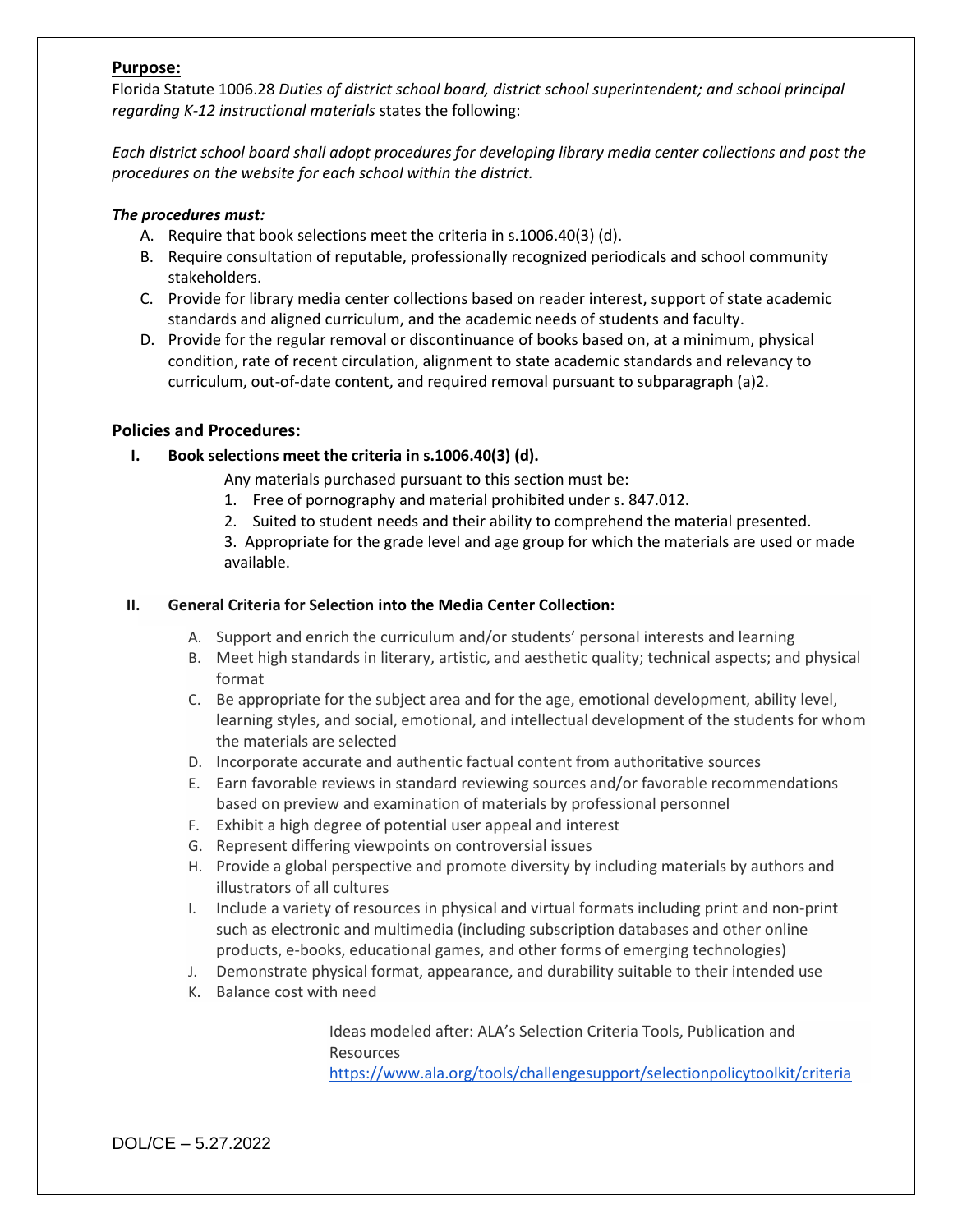In addition, and in recognition of the 2022 Legislative session (HB 1467, *K-12 Education* which amends s.1006.28,F.S.), the school district will review the Florida Department of Education's published list of materials that were removed or discontinued as a result of an objection for consideration in its selection procedures.

### **III. Consultation of reputable, professionally recognized periodicals**

- A. School Library Journal
- B. Horn Book
- C. The ALAN Review (Secondary titles)
- D. Booklist
- E. Kirkus Reviews

For other School-Related Review Resources, visit: ALA Review Resources <https://www.ala.org/tools/challengesupport/selectionpolicytoolkit/reviewresources>

# **IV. Procedures of** *The School Library Media Center Collections Committee -* **Consultation of School Community Stakeholders**

## *The following procedures will be followed by each school within the district:*

- Each school within the district will convene a committee (*The School Library Media Center Collections Committee*) for the purpose of selecting books for its library media center collection.
- Committee members shall be appointed by the school principal.
- The committee's proceedings shall not be subject to s.286.011 and shall not be open to the public.
- Committees meet and consult on media book choices up to four times a year.
- The committee's recommendation of books to be included in the school library media center shall be submitted to the Assistant Superintendent of Learning at least 30 days prior to the school board meeting to request approval to purchase the material.

# *The following shall serve as the committee for school library media center collections:*

- *1.* Media Specialist: Chairperson *\*Must hold a valid educational media specialist certificate*
- 2. One (1) school administrator
- 3. Up to three (3) Faculty or Staff members
- 4. Up to three (3) Parent or Community Members
- 5. Up to three (3) other members as appointed by the principal (optional)

### **V. Training Requirements**

- A. Florida Department of Education shall develop an online training program for school librarians, media specialists, and other personnel involved in the selection and maintenance of library media and collections or materials maintained on a reading list. This training must assist reviewers in complying with the requirements of 1006.31(2). The department shall make this training available no later than January 1, 2023.
- B. No later than July 1, 2023, and annually thereafter, each superintendent must certify to the department that all school librarians and media specialists employed by the district have completed the online training program.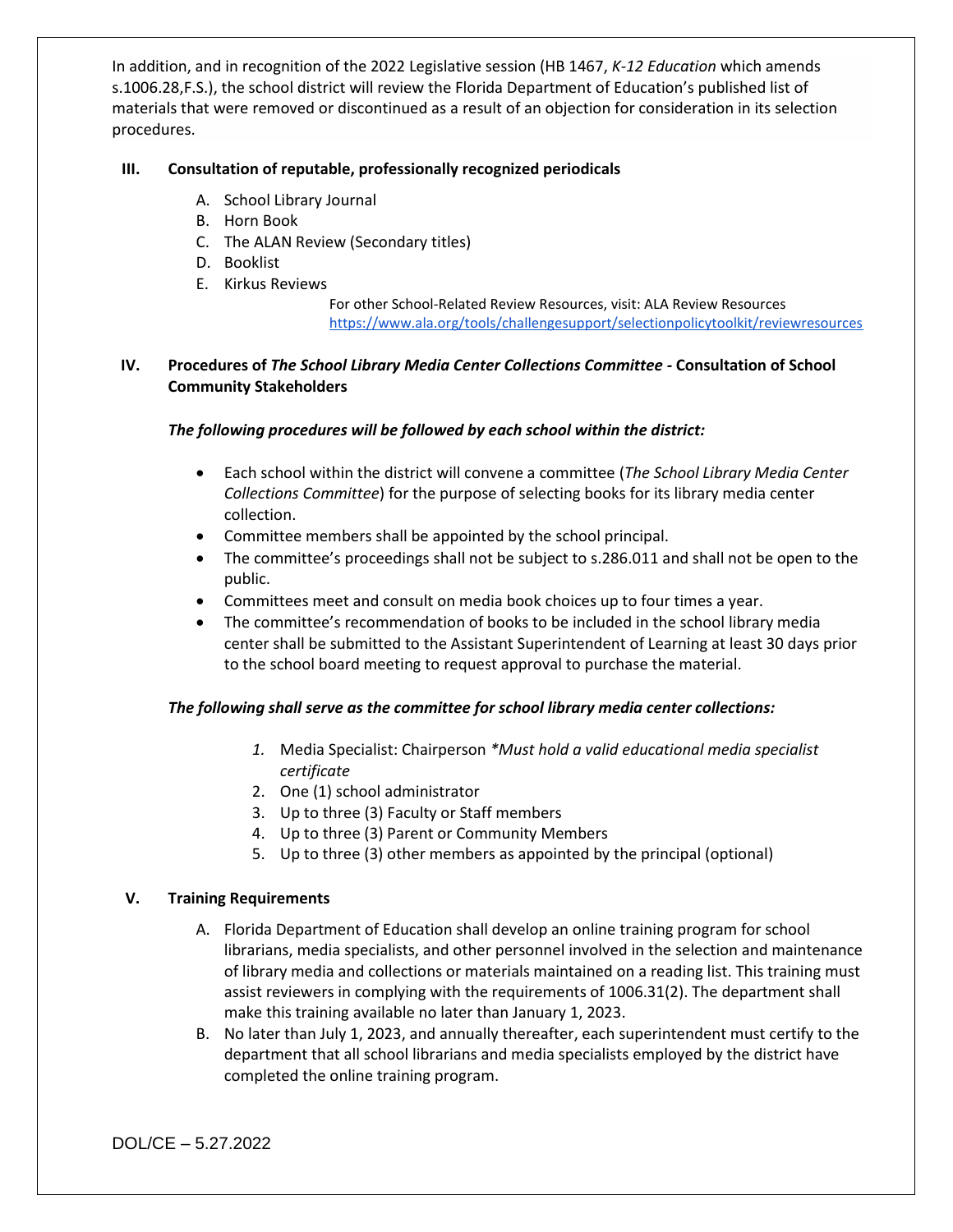C. Beginning January 1, 2023, school librarians, media specialists, and other personnel involved in the selection of school district library materials must complete the training program developed pursuant to s. 1006.29(6) before reviewing and selecting appropriate materials and library resources.

### **VI. Purchasing Timeline**

## **July School Board Meeting**

All items submitted for Division of Learning review 30 days prior to the School Board Meeting

\*20 calendar day online viewing access required

## **September School Board Meeting**

All items submitted for Division of Learning review 30 days prior to the School Board Meeting

\*20 calendar day online viewing access required

## **January School Board Meeting**

All items submitted for Division of Learning review 30 days prior to the School Board Meeting

\*20 calendar day online viewing access required

# **March School Board Meeting**

All items submitted for Division of Learning review 30 days prior to the School Board Meeting

\*20 calendar day online viewing access required

### **VII. Steps for Purchasing:**

- A. Convene the *School Library Media Center Collections Committee*
- B. Consult reputable, professionally recognized periodicals for all selected titles
- C. Via email, at least 30 days prior to the requested school board meeting, submit the following information to the Assistant Superintendent of Learning:
	- 1. Book title, author, publication year
- D. Monitor the school board meeting agenda and action taken
- E. Upon school board approval to purchase, proceed with procurement process. \*Note: It is the responsibility of the school to enter the PR after school board approval.

### **VIII. Procedures and Criteria for Weeding Materials**

- A. The media specialist will continually reevaluate the collection in relation to changing curriculum, new instructional methods, new formats of materials, and the needs of the students and faculty.
- B. Heavy weeding will occur every 3-5 years
- C. Criteria for Weeding Materials:
	- 1. Outdated or inaccurate information
		- 2. Damaged materials beyond repair
		- 3. Unneeded duplicates
		- 4. Materials that have consistently low circulation